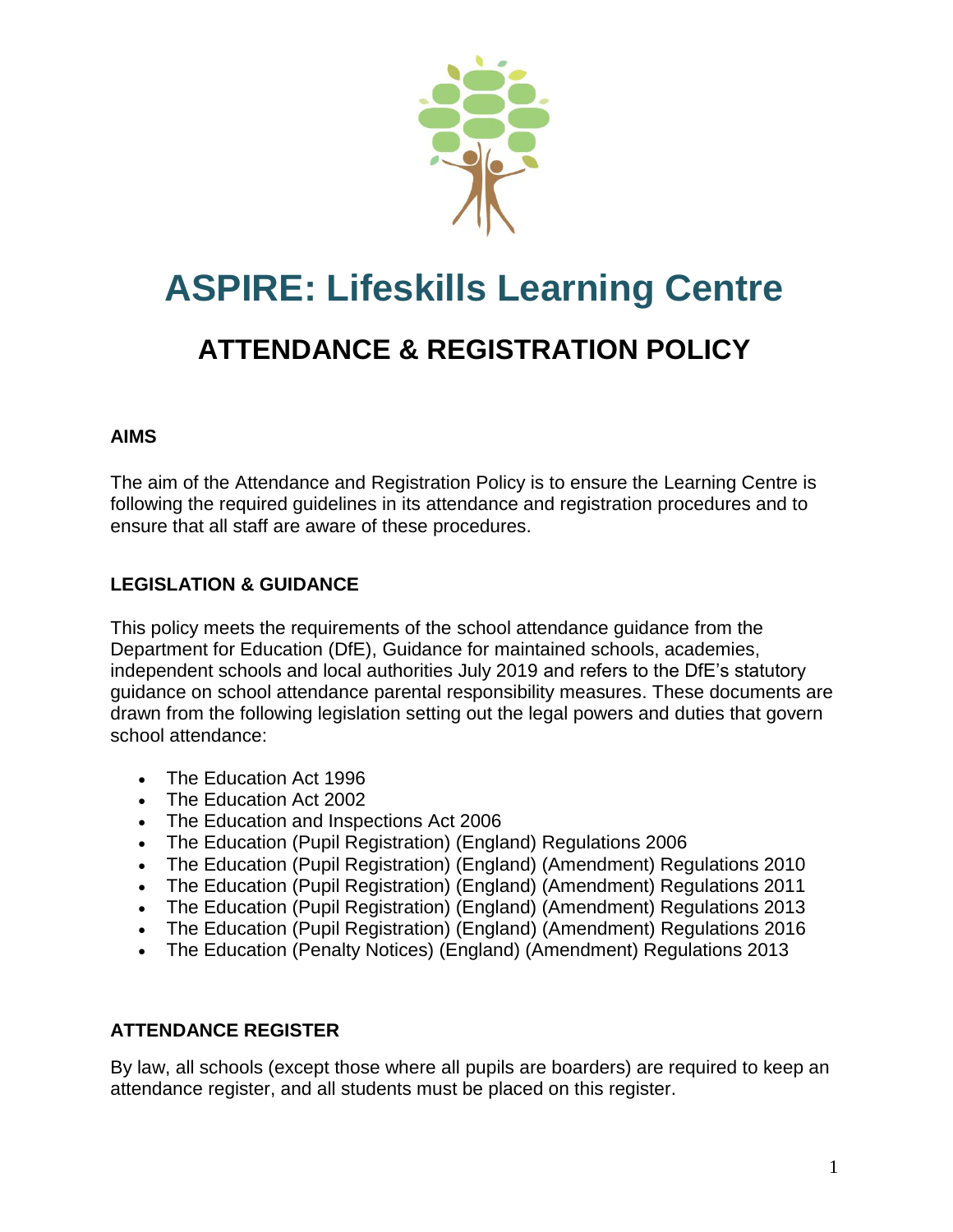The attendance register will be taken at the start of the school day for each student of each school day (between 9.00am – 10.00am) depending on start time for each student and then again in the afternoon (between 12.30pm - 1.00pm). It will mark whether every student is:

- Present
- Attending an approved off-site educational activity
- Absent
- Unable to attend due to exceptional circumstances

ASPIRE: Lifeskills Learning Centre will follow up any absences to:

- Ascertain the reason;
- Ensure the proper safeguarding action is taken;
- Identify whether the absence is approved or not; and,
- Identify the correct code to use before entering it on to the school's electronic

# **REGISTER & ATTENDANCE RECORDING SYSTEMS**

At ASPIRE: Lifeskills Learning Centre we record attendance in both electronic and paper form. Absence and Attendance Codes used are taken from Guidance for maintained schools, academies, independent schools and local authorities July 2019.

The electronic register program conforms with all GDBR requirements, produces data, analysis and charts for records and sharing information with parents, authorities and is whole school data analysis displayed on the ASPIRE: Lifeskills Learning Centre Website. Attendance data is also stored and analysis produced from the CPOM system ASPIRE: Lifeskills Learning Centre uses for safeguarding and behaviour purposes. The electronic register is backed up and securely stored on OneDrive and paper register is stored securely in the school office.

All Every entry in the attendance register, both electronic and paper form, will be preserved for 3 years after the date on which the entry was made.

# **As a Learning Centre, we aim to:**

- Maintain parents' and students' awareness of the importance of regular attendance
- Perform our duties vigilantly and professionally whilst supporting our child protection and safeguarding responsibilities
- Raise attendance and engagement
- $\cdot$  Improve punctuality
- Raise level of achievement
- $\cdot$  Maximise opportunities, both within the Learning Centre; and for later life.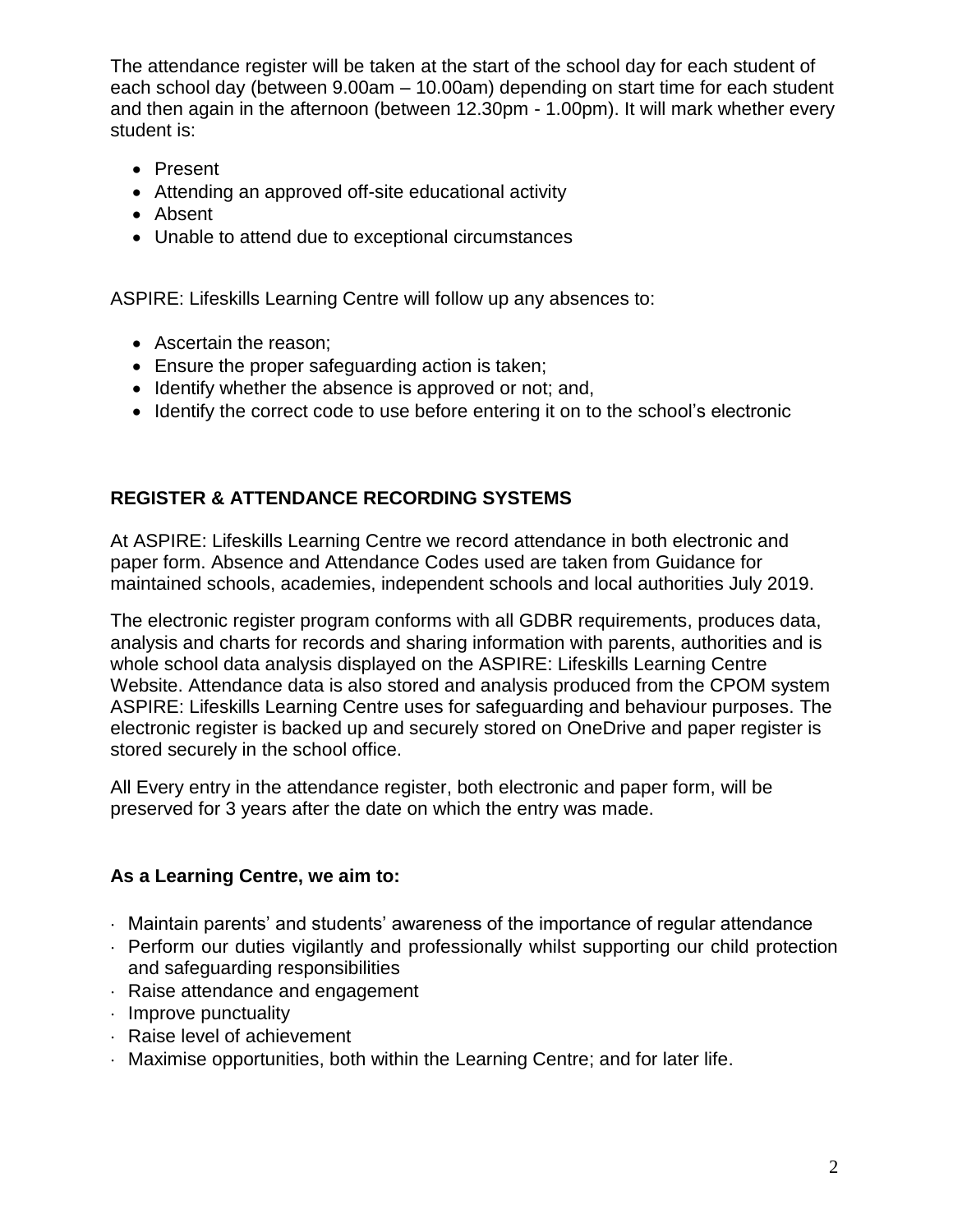## **Good attendance is important because:**

- Statistics show a direct link between under-achievement and poor attendance
- Regular attenders make better progress, both socially and academically
- Regular attenders find school routines and school work easier to cope with
- $\cdot$  Regular attenders find learning more satisfying
- Regular attenders have an easier transfer to Further Education/work

# **ROLE OF THE HEAD TEACHER**

- Actively promote the importance and value of good attendance to students and their parents/carers
- Form positive relationships with students and parents/carers
- Ensure that there is a Learning Centre approach which reinforces good attendance; with good teaching and learning experiences that encourage all students to attend and to achieve
- Monitor the implementation of the Attendance and Registration Policy and ensure that the policy is reviewed annually
- Ensure that all staff are aware of the Attendance and Registration Policy and are adequately trained to address attendance issues
- Ensure that the Registration Regulations, England, 2018 and other attendance related legislation is complied with
- Ensure that there is a named member of staff from SLT to lead on attendance and allocate sufficient time and resource
- Return school attendance data as required, and on time, to Children's Services
- Report on attendance and related issues through the Learning Centre's newsletter and website.
- Ensure that systems to report, record and monitor the attendance of all pupils, including those who are educated off-site are implemented
- Ensure that attendance data is collected and analysed frequently to identify causes and patterns of absence
- Interpret the data to devise solutions and to evaluate the effectiveness of interventions
- Develop a multi-agency response to improve attendance and support students and their families
- Ensure that any interventions used are documented to a standard required by the Local Authority, should legal proceedings be instigated.

# **ROLE OF LEARNING CENTRE STAFF**

- Actively promote the importance and value of good attendance to students and their parents/carers
- Form positive relationships with students and parents/carers
- Contribute to a Learning Centre approach which reinforces good attendance; with good teaching and learning experiences that encourage all students to attend and to achieve
- Comply with the Registration Regulations, England, 2018 and other attendance related legislation
- Contribute to the evaluation of Learning Centre strategies and interventions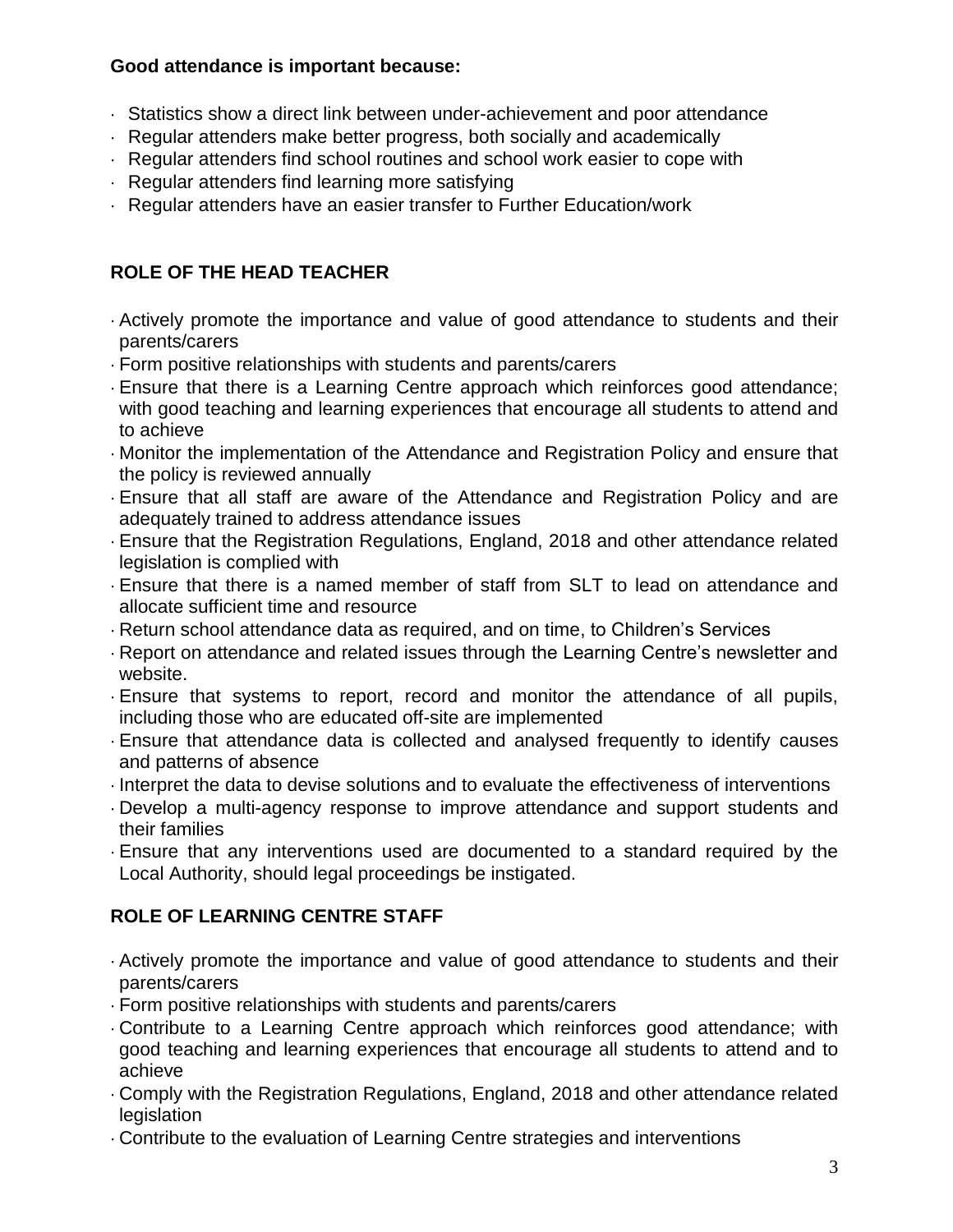- Work with other agencies to improve attendance and support students and their families
- Ensure that any interventions used are documented to a standard required by the Local Authority, should legal proceedings be instigated
- Ensure that the Attendance Officer, who is the member of staff responsible for overseeing attendance, is alerted to all attendance concerns
- Ensure the attendance officer is aware of any conversations that have taken place with the parents about the student's attendance.

# **ROLE OF THE ATTENDANCE OFFICER**

- $\cdot$  Keep track of attendance and, where there is cause for concern, work closely with parents and students to improve poor attendance.
- Monitor, create, share and file weekly attendance reports, half termly attendance reports, termly attendance reports and annual attendance reports for students as individuals and also whole school attendance data
- Make referrals to other agencies where appropriate.
- Liaise with Learning Centre staff to agree and implement strategies to re-engage students with emerging attendance problems.
- Support the reintegration programme for students who have been absent for a period.
- Keep staff informed of any actions taken regarding attendance issues.
- Deliver interventions to support the improvement of attendance.

# **ROLE OF STUDENTS**

- Arrive promptly to breaks and all their lessons
- Ensure that, if they are late for registration, they report their arrival at reception
- Sign out at Reception if they need to leave the Learning Centre site during the day
- Sign in at the Reception on re-entry to the Learning Centre
- Bring in a note from parents to their tutor on their return after any absence, unless the absence has been covered by a telephone call

# **ROLE OF PARENTS/CARERS**

Throughout this policy the term 'parent' represents one parent, both parents, or carer with whom the child resides.

Parents are informed of their responsibility to ensure that students attend regularly, in the Learning Centre Parent Pack. Attendance is discussed with each parent at consultation evenings, with the current percentage attendance being reported. Parents have a legal obligation to ensure that students receive a full time education. This is achieved by regular attendance at school.

- Ringing on the first morning of all absences (before 9.00am), with the reason for absence; and saying when the young person is expected to return.
- Arranging dental and doctor's appointments out of hours, during holidays or on Friday afternoons, wherever possible.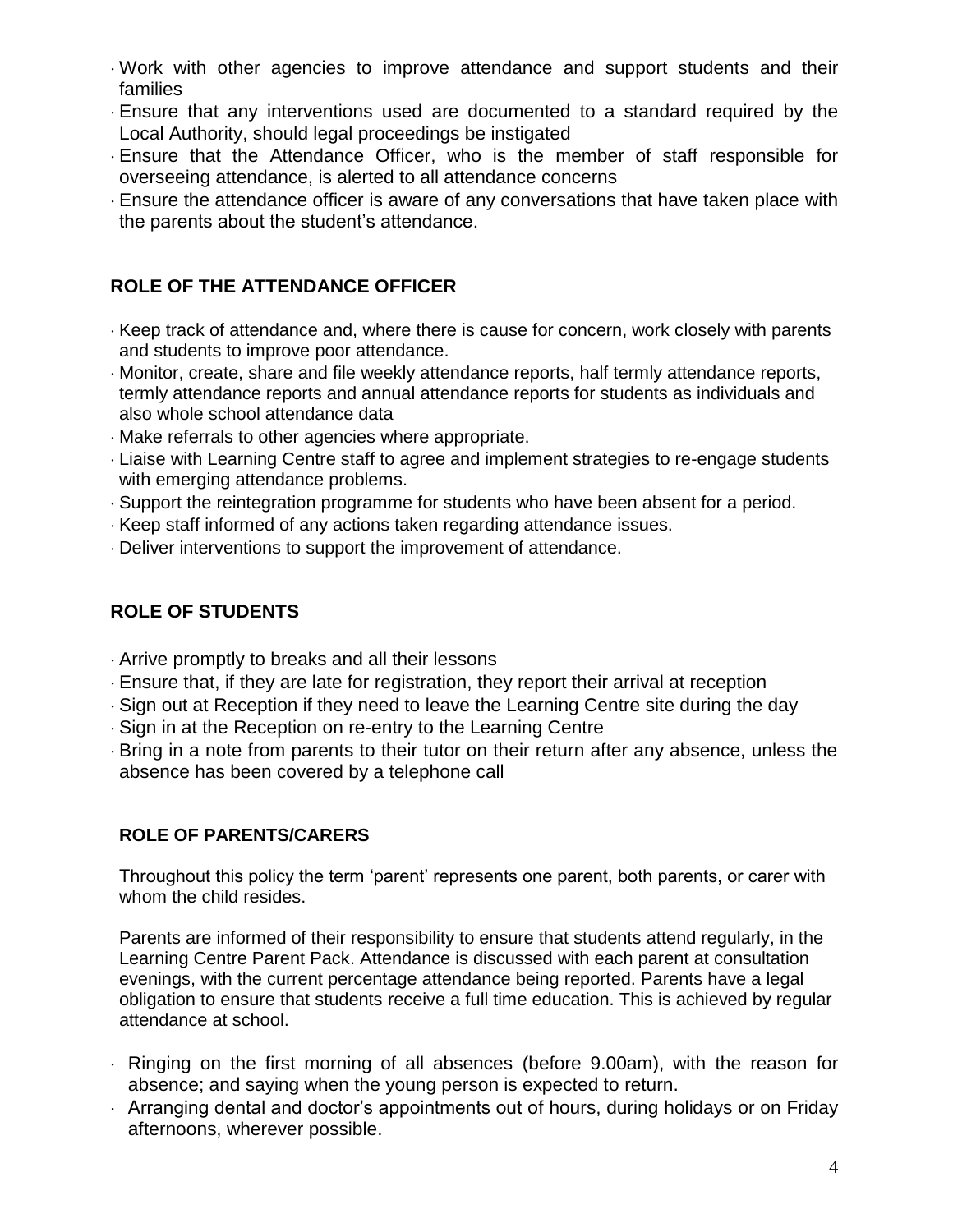- Bringing the young person to the Learning Centre before and returning them after a hospital or other medical appointment, where appropriate.
- Keeping the Learning Centre staff updated by telephone or letter if the young person has an extended period of absence due to illness.

### **ASPIRE: Lifeskills Learning Centre shall take various measures in order to safeguard young people by:**

- Following up unexplained absences after registration with a phone call on the first morning
- Reminding parents of the importance of regular attendance and punctuality in newsletters, and the Home-School agreement
- Acknowledging and rewarding good attendance
- $\cdot$  Letting parents know if there are concerns regarding their young person's attendance
- Contacting the Local Authority if there is continued cause for concern over a student's absence levels.

# **MONITORING ATTENDANCE & LATENESS**

ASPIRE: Lifeskills Learning Centre will comply with the legal requirement to complete attendance registers twice a day, using the laid down school procedures (includes totals and percentages). Staff responsible for student registration are required to follow up reasons for lateness, persistent poor punctuality and absence.

If a parent has not contacted the school by one hour after the pupil's start time to give a reason for absence the school will contact the parent or carer.

#### **The Learning Centre will follow up any absences to ascertain the reason, ensure proper safeguarding action is taken where necessary, identify whether the absence is approved or not and identify the correct attendance code to use.**

Due to unpredictability of transport arrangements and traffic, a student is deemed late if 15 minutes passes after expected time of arrival. A student who arrives late but before the register has closed (a further 15 minutes after expected time of arrival) will be marked as late, using the appropriate code.

A student who arrives after the register has closed (30 minutes after expected time of arrival) will be marked as absent, using the appropriate code.

Independent schools have a legal duty to report the following to their Local Authority: 10 days of unauthorised absence other than for reasons of sickness or leave of absence, failure to attend regularly, and deletion from the school register when the next school is unknown.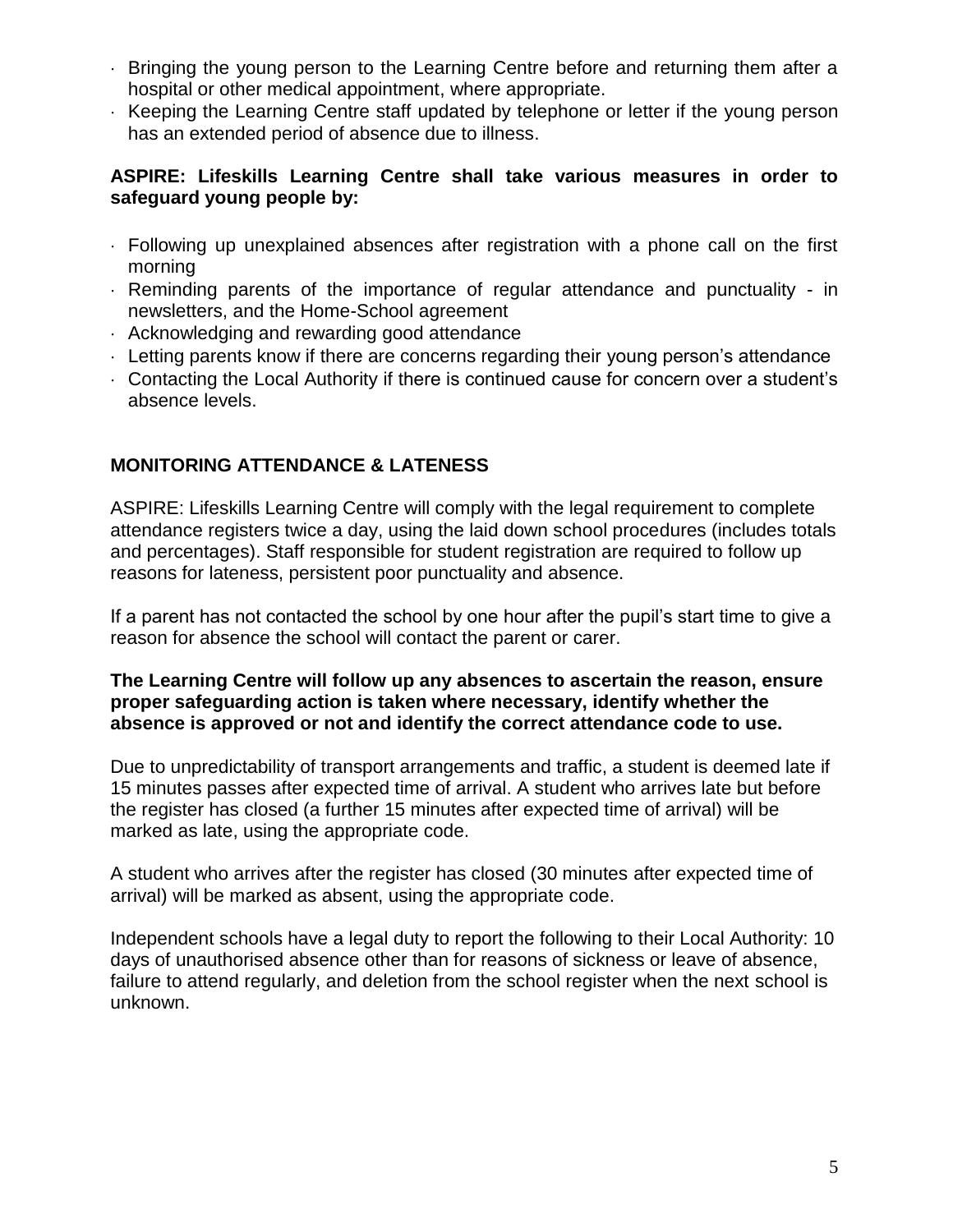#### **UNPLANNED ABSENCE**

Parents must notify the Learning Centre on the first day of an unplanned absence – for example, if their child is unable to attend due to ill health – by 9.00am or as soon as practically possible.

Absence due to illness will be authorised unless the Learning Centre has a genuine concern about the authenticity of the illness.

If the authenticity of the illness is in doubt, the Learning Centre may ask parents to provide medical evidence, such as a doctor's note, prescription, appointment card or other appropriate form of evidence. We will not ask for medical evidence unnecessarily.

If the Learning Centre is not satisfied about the authenticity of the illness, the absence will be recorded as unauthorised and parents will be notified of this in advance.

# **AUTHORISED ABSENCE**

Some absences are allowed by law and are known as "authorised absences". For example: if a young person is ill, family bereavement, or religious observance.

We realise that there are rare occasions when there might be a particular problem that causes the young person to be absent. Staff at the Learning Centre should be informed of this, and it will be dealt with sympathetically.

# **ATTENDANCE & MENTAL HEALTH**

At ASPIRE: Lifeskills Learning Centre we recognise the significant impact that mental health can have on school attendance. Young people with autism are often prone to periods of erratic attendance and possible prolonged periods of absence from school as a result of poor mental health. It can be extremely challenging for some students to maintain the expected 95% attendance rate.

Any mental health issue that has a drastic effect on a young person's ability to engage in day-to-day activities is defined as a disability and is therefore protected under the Equality Act (2010). Attendance at school is highly likely to be affected by an individual's mental health and is therefore an area that we at ASPIRE highlight as requiring reasonable adjustment in order to avoid disadvantage. This means that we don't judge or punish but rather support our young people and their family to get the early help - medical care and attention - they need in order to return to good mental health as soon as possible. Our attendance data demonstrates that once a student has achieved stability in their mental health their school attendance also improves.

For the purpose of recording absence with reason relating directly to mental health, code I: Illness (not medical or dental appointments) will be used for one off absence and code C: Leave of absence authorised by the school will be used for prolonged absence that is directly related to mental health.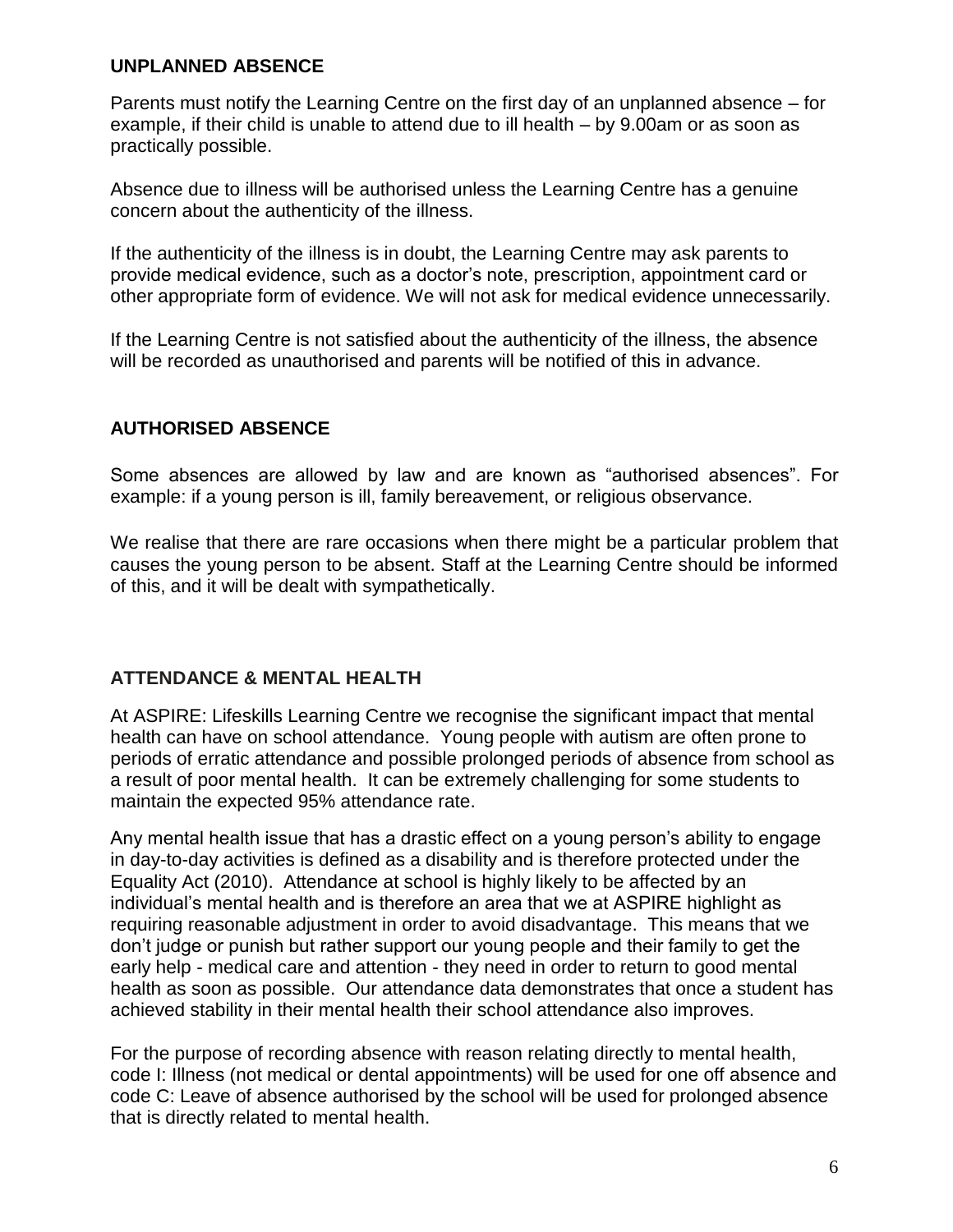## **UNAUTHORISED ABSENCE**

There are times when young people are absent for reasons which are not permitted by law. These are known as "unauthorised absences". Examples of unauthorised absence are:

- Waiting on a delivery
- Going shopping or for a hair cut
- Going for a family day out
- Someone's birthday
- Sleeping in after a late night
- Unapproved Holidays
- Where there is no explanation for the absence or where the explanation or reason for the absence is considered unsatisfactory
- Parents are unwell (In this instance, call the Learning Centre and a member of staff will assist in ensuring the young person can get to the Learning Centre)

Supporting such absences is against our Learning Centre's ethos. Unauthorised absences have to be reported to the Local Authority. ASPIRE: Lifeskills Learning Centre may contact you and consider taking legal action against you if a student has repeated unauthorised absences.

# **HOLIDAYS AND TERM TIME LEAVE OF ABSENCE**

ASPIRE: Lifeskills Learning Centre supports the view that every lesson counts and discourages parents from taking holidays in term time. We are always concerned about the amount of learning time students miss as a result of family holidays. There is no entitlement to time off in term time. Leave of absence is only allowed at the discretion of ASPIRE: Lifeskills Learning Centre, taking into consideration the amount of previous absence.

It is our policy that:

- Only in exceptional circumstances will holidays be allowed in term time, and then only up to a maximum of two weeks
- Parents wishing to apply for leave of absence for term-time holidays need to fill in an application form well in advance and before booking their vacation. Please ask the Learning Centre for a form - ASPIRE: Lifeskills Learning Centre will consider your request and advise you of the decision.
- Parents should try to minimise term-time absences by timing holidays at either the beginning or end of a holiday period. The exception to this should be at the start of September as it is very unsettling for a young person to miss the start of the academic year.
- $\cdot$  No holiday requests will be granted during exam weeks, for students taking GCSEs or other examination board exams. Notification of the dates of these will be given to parents as early as possible in the academic year.
- $\cdot$  If a student is absent from the Learning Centre for a term-time holiday without the authorisation of ASPIRE: Lifeskills Learning Centre, the absence will be recorded as unauthorised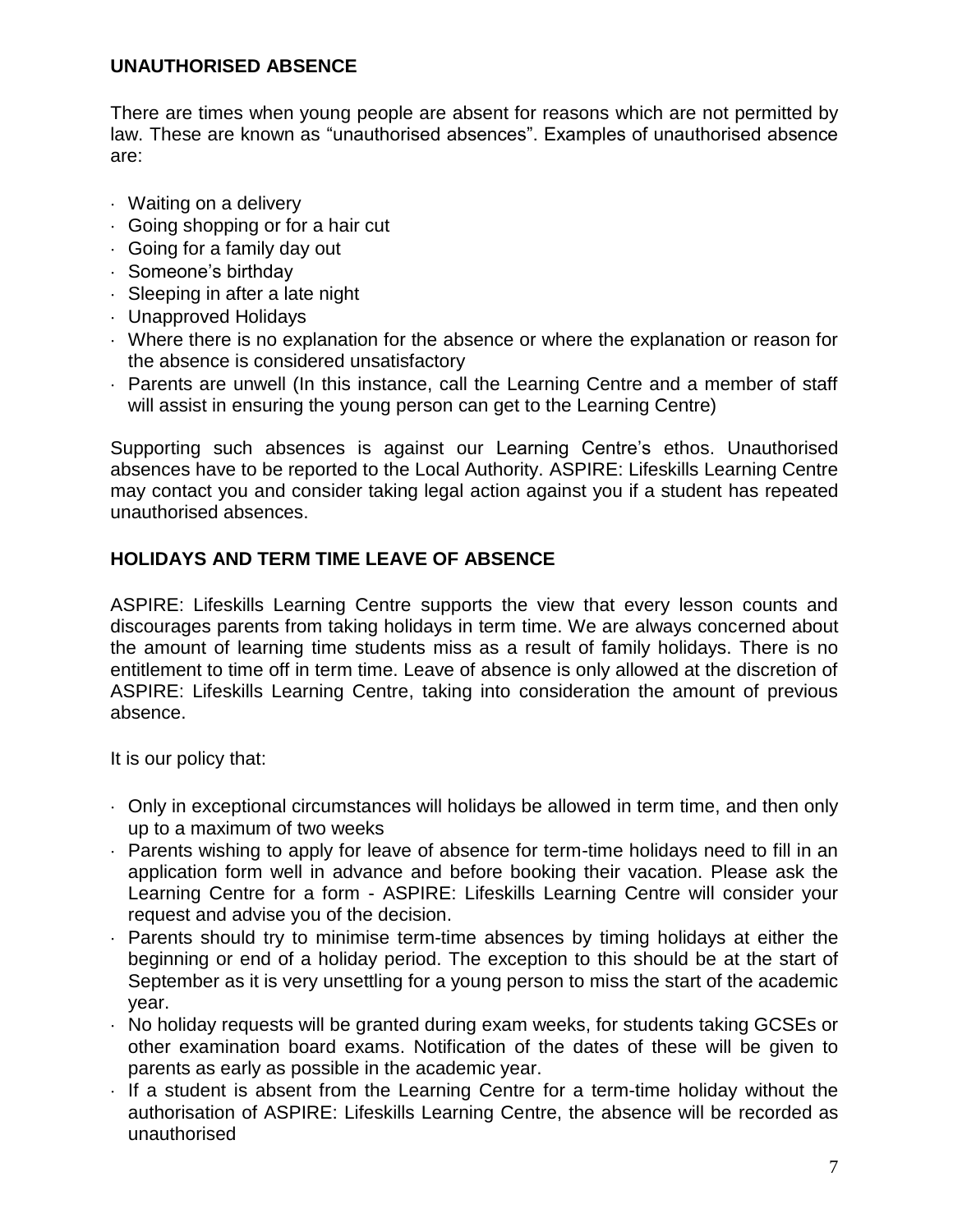# **ASPIRE: LIFESKILLS LEARNING CENTRE'S OUTINGS / VISITS**

Opportunities for students to attend these activities are regularly provided. If they do not go, the students are expected to attend the Learning Centre, where alternative arrangements will be made for them.

ASPIRE: Lifeskills Learning Centre's Head Teacher will not authorise absence if the young person does not attend during this time, unless there is a valid medical reason or medical certificate provided; or there are exceptional family circumstances.

We value your support in helping us to maintain high standards.

# **STRATEGIES FOR IMPROVEMENT & TO PROMOTE GOOD ATTENDANCE**

The roles and responsibility of staff as outlined in the policy and the Learning Centre approach to attendance is the first steps in ensuring good attendance. However, where students are in danger of dropping below the Learning Centre's attendance target, the following escalated steps will be followed (Appendix 1):

- $\cdot$  Students whose attendance drops below 95% for the first time will be identified.
- Where appropriate, parents will be contacted by letter to explain the impact on learning and offer support (Letter 1)
- $\cdot$  If attendance continues to dip, a letter to parents will be sent in order to set an attendance target (Letter 2)
- Parents and students will meet with Learning Centre staff and a contract will be agreed (Letter 3)
- $\cdot$  If parents do not attend the meeting, Letter 4 will be sent to establish a further target
- Attendance Challenge Report will be implemented for students with low attendance, promoting a positive attitude to attending school every day.
- $\cdot$  Attendance % will be documented on the Learning Centre website each term.
- An agreed incentive for 100% attendance will be identified each term, meaningful to the students.

N.B. A copy of all letters can be found in Appendix 2.

# **RAISING AWARENESS OF THIS POLICY**

ASPIRE: Lifeskills Learning Centre will raise awareness of this policy via:

- $\cdot$  The Parent Pack
- The Learning Centre website
- The Staff Handbook
- $\cdot$  Meetings with parents such as introductory, transition, parent-teacher consultations.
- Learning Centre events
- Meetings with Learning Centre personnel
- Communications with home such as newsletters
- Reports such annual report to parents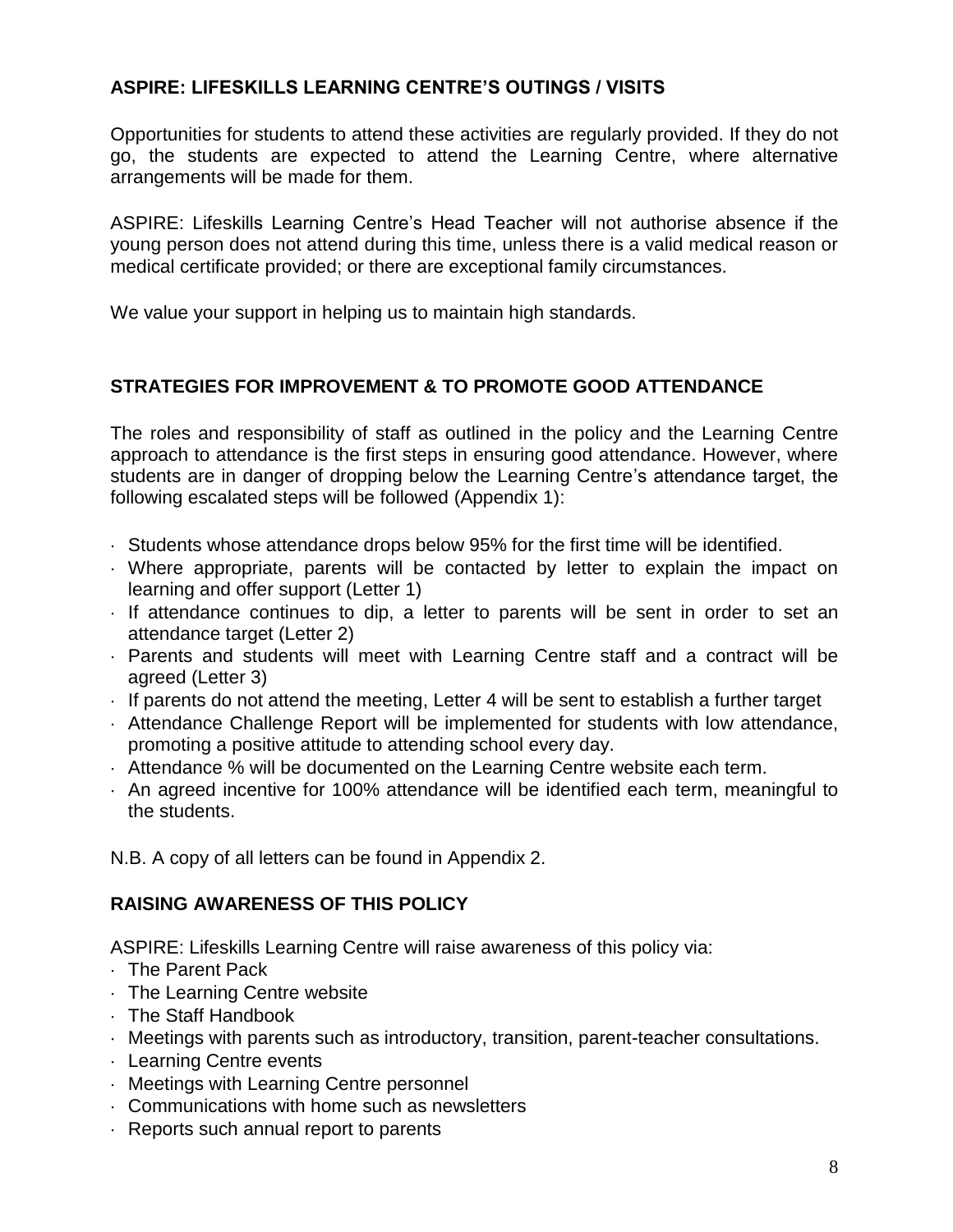- $\cdot$  Information displays in the Learning Centre
- Staff 'Attendance' training (refer to the "Training Policy' for specific timescales)

#### **Links with other policies**

This policy is linked to our child protection and safeguarding policy

# **POLICY REVIEW STATEMENT**

This policy will be reviewed every year or earlier should legislative change or other event require it.

V. Gorll SIGNED:…

POSITION:………..…DIRECTOR

DATE:……………1st August 2021

REVIEW DATE:…1st August 2022

FOR & ON BEHALF OF

ASPIRE: Lifeskills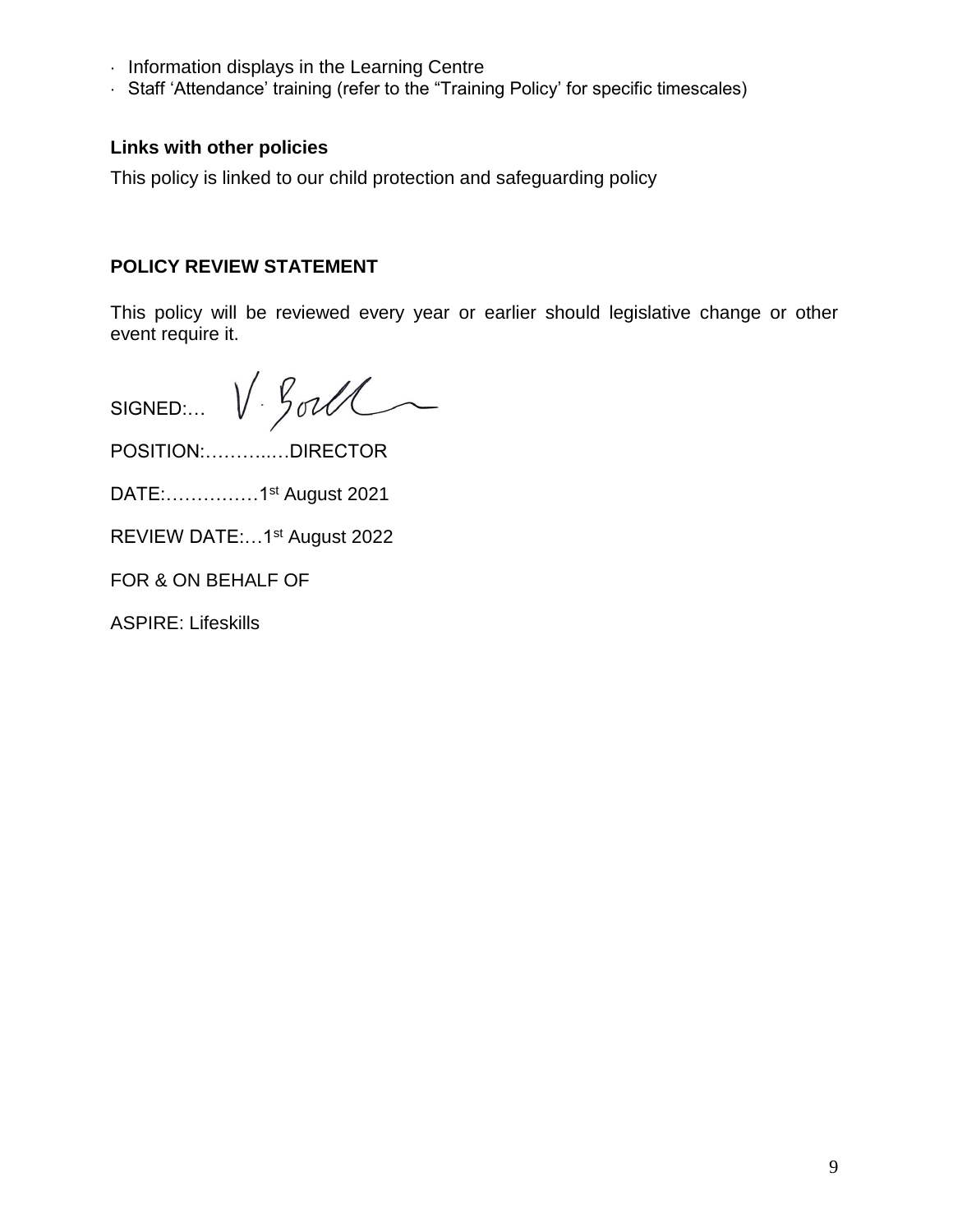## **APPENDIX 1 - ESCALATION OF ATTENDANCE INTERVENTIONS**

The SLT will analysis data to show use of intervention and outcomes - this information will be shared with staff.

The SLT will monitor the effectiveness of interventions. This will be used to review and inform Learning Centre strategies and will also have links to performance management.

#### **GREEN - students with attendance between 100% and 95%**

- Parent/carers will receive a letter home congratulating them on their child's good/excellent attendance.
- $\cdot$  Students will be rewarded using a reward system identified as being meaningful to each individual.
- Good attendance will be acknowledged and celebrated on the Learning Centre website and on displays within the Learning Centre.

#### **AMBER –students with attendance between 94.9% and 85.1% SECTION ONE**

Learning Centre staff will speak to the parents/carers to:

- $\cdot$  Inform them that their child/ren have fallen into the amber group
- Offer support to parents/carers to improve attendance
- Discuss with the parents/carers the consequences of becoming a persistently absent student
- In cases of persistent lateness, advise parents/carers of possible consequences if there is no improvement
- Agree a review date

In addition, where further unauthorised absence has occurred or attendance has not improved following the review with parent/carer, a letter will be sent to parents/carers reminding them of their responsibility to ensure their child receives an appropriate education.

#### **AMBER –students with attendance between 94.9% and 85.1% SECTION TWO**

Where improvement has not occurred following this intervention, the following interventions will be used:

- I Identify underlying home/school issues that may be causing the student's absence
- $\cdot$  Put in place specific intervention to support
- $\cdot$  Review the student's academic progress and make links to the student's attendance transparent e.g. If you attended all your classes you could achieve…
- Set an individual attendance target for the student using sessions rather than percentages that will see the student move to the band above
- Agree a review date

Where this intervention has been implemented with no satisfactory impact, the parents/carers will be invited into school where the possible outcomes will be:

To agree a parents/carers contract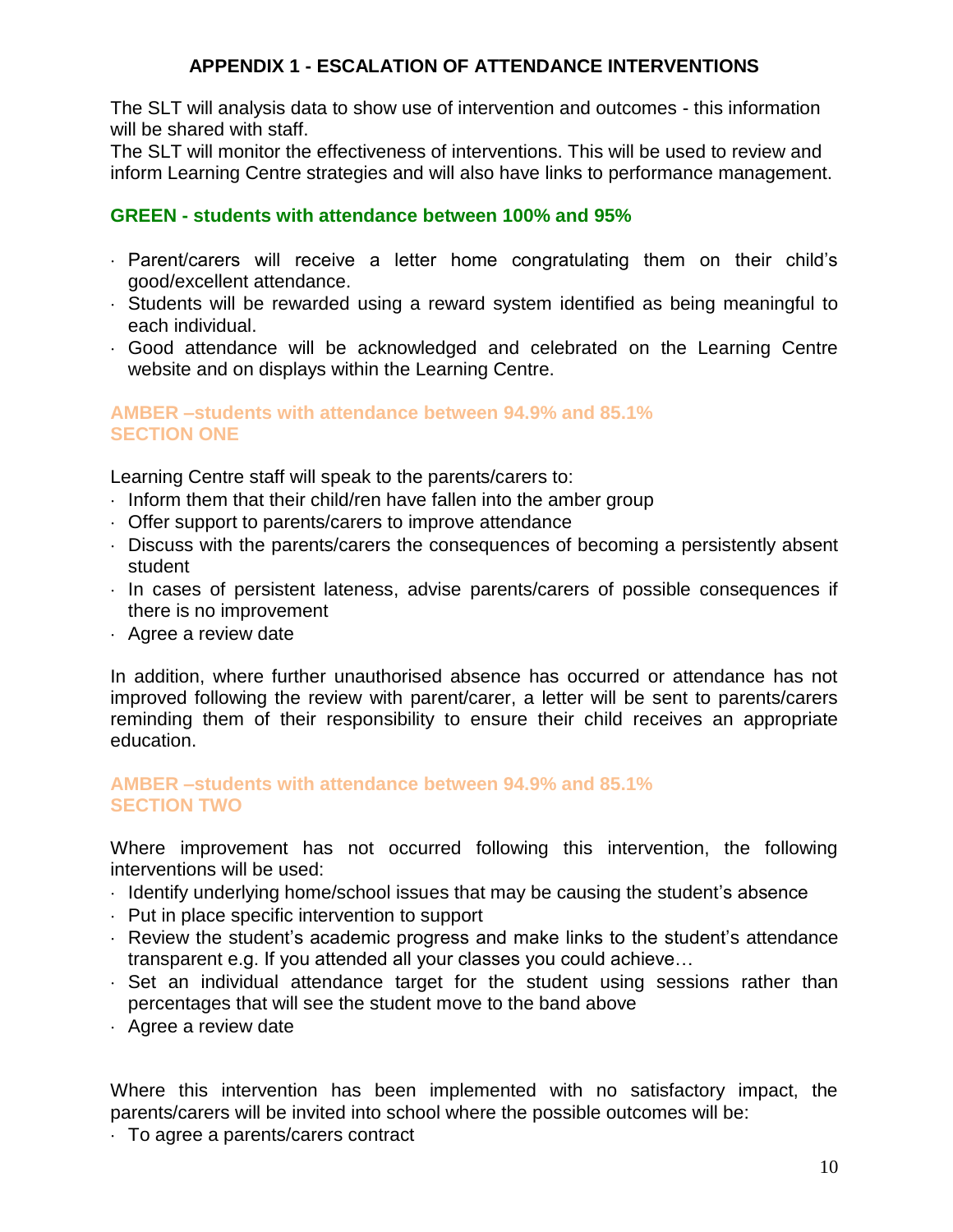- To discuss the consequences of being on track to becoming a persistently absent pupil
- Agree a review date

The SLT will be responsible for all action at this level and will record all intervention and outcomes. Records will be kept on the student's file by the SLT.

# **RED - students with attendance below 85%**

Students who have attendance below 85% are considered to be persistently absent from school. To ensure that intervention is focused it will be important to consider student's individual situations and needs. For example:

- Pupil Premium Students
- Looked After Children and Children on the Child Protection Register
- Parental support/needs e.g. parental drug use, young carers, domestic violence
- School issues e.g. bullying, poor teacher/student relationship, curriculum issues
- English as an Additional Language
- Ethnic minority
- Mid Year Admissions

Students who fall into this category will be overseen by the Attendance Officer (the member of Learning Centre staff with responsibility for attendance) and the Head Teacher. They will:

- Ensure that the parent/carers have already spoken to a member of staff at the stages proceeding RED intervention.
- Obtain records of previous contact and interventions.
- Ensure weekly contact with the parent/carer to discuss any arising issues and to provide feedback on their child's attendance, behaviour and academic progress.
- $\cdot$  Set an individual attendance target for the student that will see them move to the band above.
- Review existing plans and co-ordinate school resources to support the student's attendance and any additional needs
- $\cdot$  Be the key contact person for any external agency working with the student
- $\cdot$  Input into Learning Centre strategies to address the needs of each student.

The Attendance Officer will record all intervention and outcomes. Records will be kept by the SLT.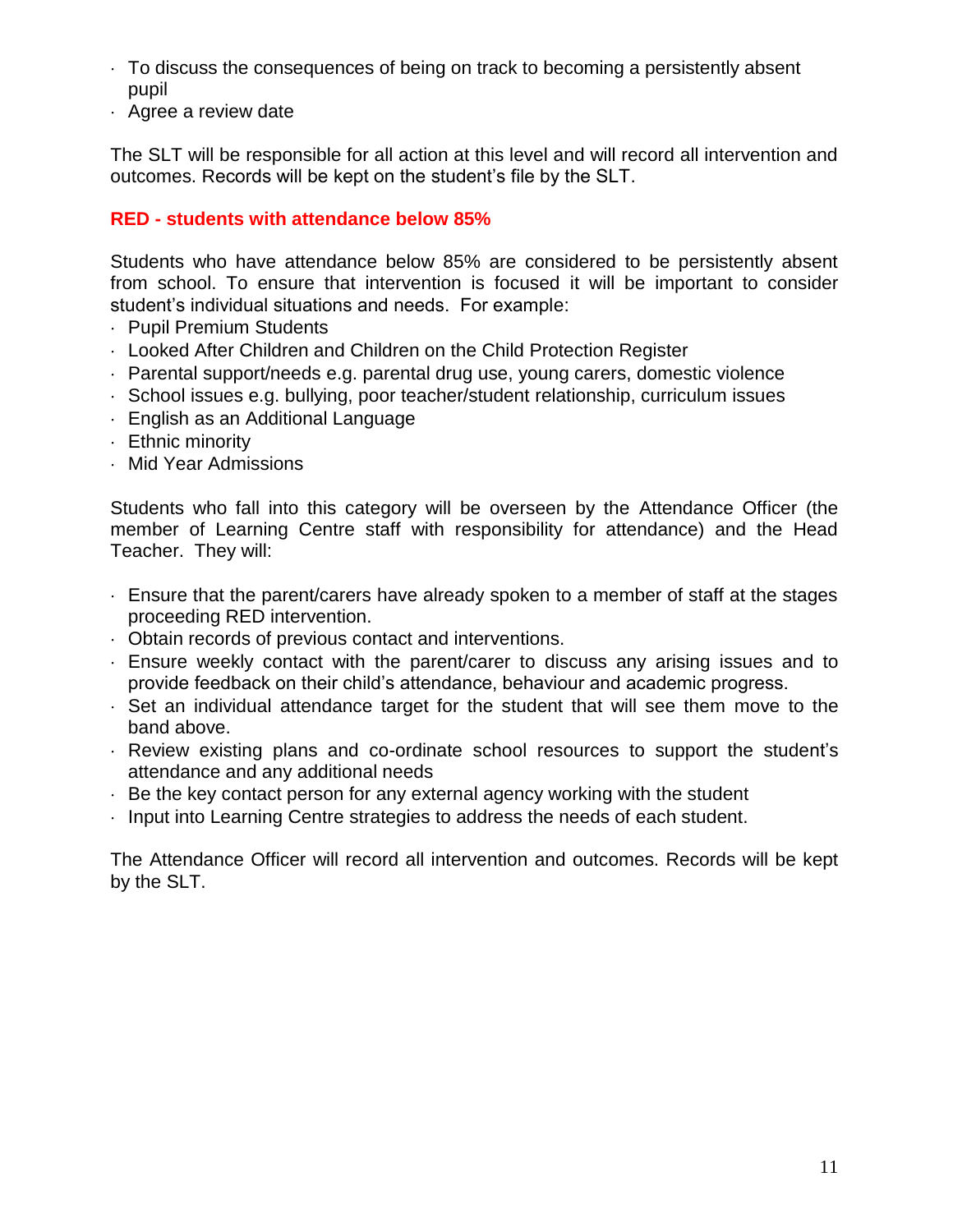

Ref Stage 1/U95%

Dear

ASPIRE: Lifeskills Learning Centre is committed to improving achievement through attendance and monitors the attendance of all its students. Any student whose attendance falls below 95% will be monitored, and as a parent I am sure you will agree that your child must attend the Learning Centre regularly to ensure that they can achieve the best possible outcome from their time with us.

I enclose a copy of **Name's** attendance record. You will see that their attendance is now **#%** which we feel is a cause for concern.

We will be in contact over the next 7 days to offer some support.

I will continue to monitor **Name's** attendance and, with your co-operation, I anticipate an improvement. Should **Name** have any further absences they will remain unauthorised unless the Learning Centre receives supporting evidence.

Yours sincerely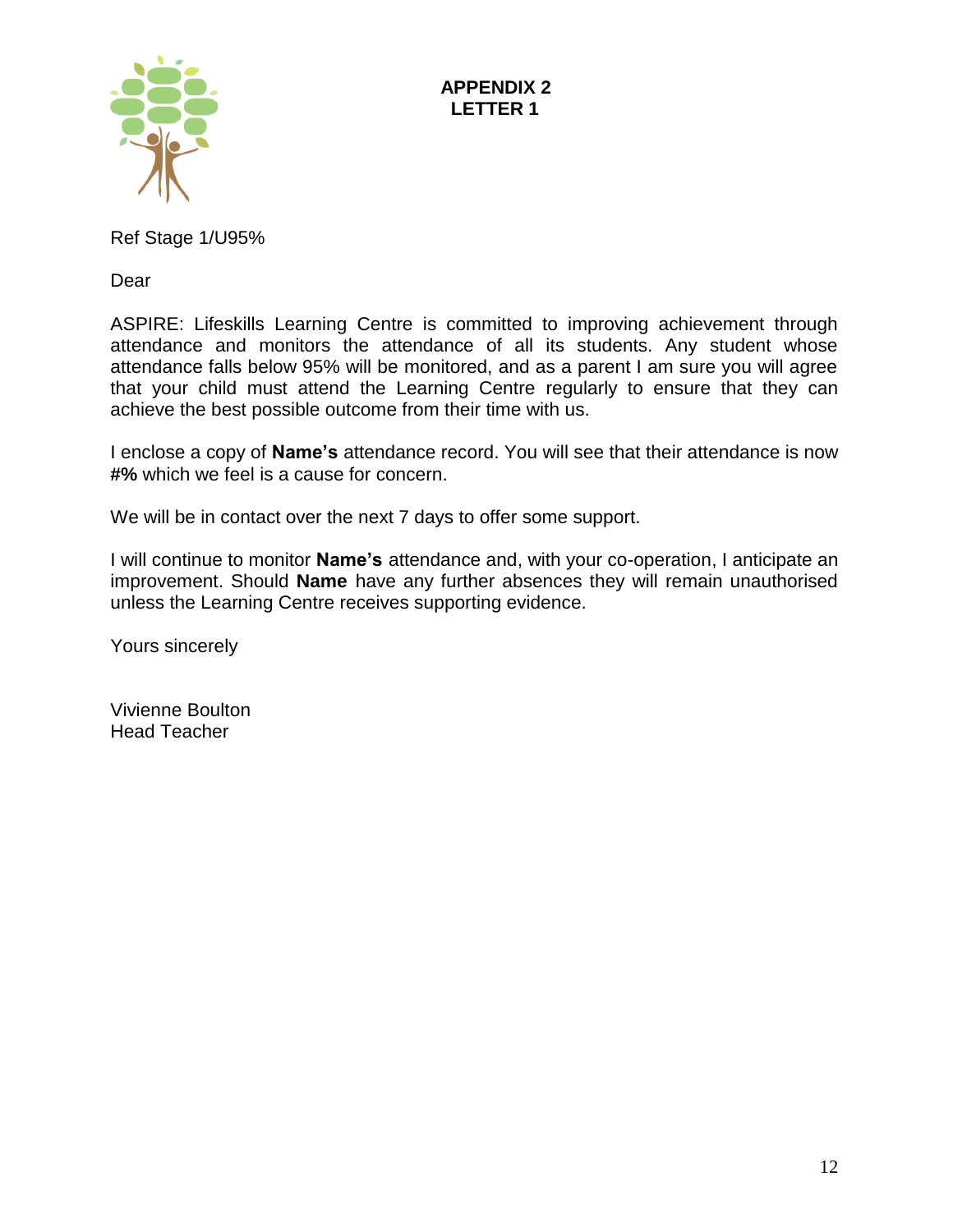**LETTER 2**



Ref – Stage 2/U90%

Dear

# RE: «**Student's Name**»

ASPIRE: Lifeskills Learning Centre is committed to improving achievement through attendance and monitors the attendance of its students. Any student whose attendance falls below 90% will be monitored, and as a parent I am sure you will agree that your child must attend the Learning Centre regularly to ensure that they can achieve the best possible outcome from their time with us.

I enclose a copy of **Name's** attendance record. You will see that the attendance is now **#**%, which I am sure you will agree, is a cause for concern.

A member of our SLT will be contacting you to discuss any problems affecting **Name's**  attendance and to set an achievable target.

I will continue to monitor **Name's** attendance and, with your co-operation, I anticipate an improvement. Should **Name** have any further absences they will remain unauthorised unless the Learning Centre receives supporting evidence.

Yours sincerely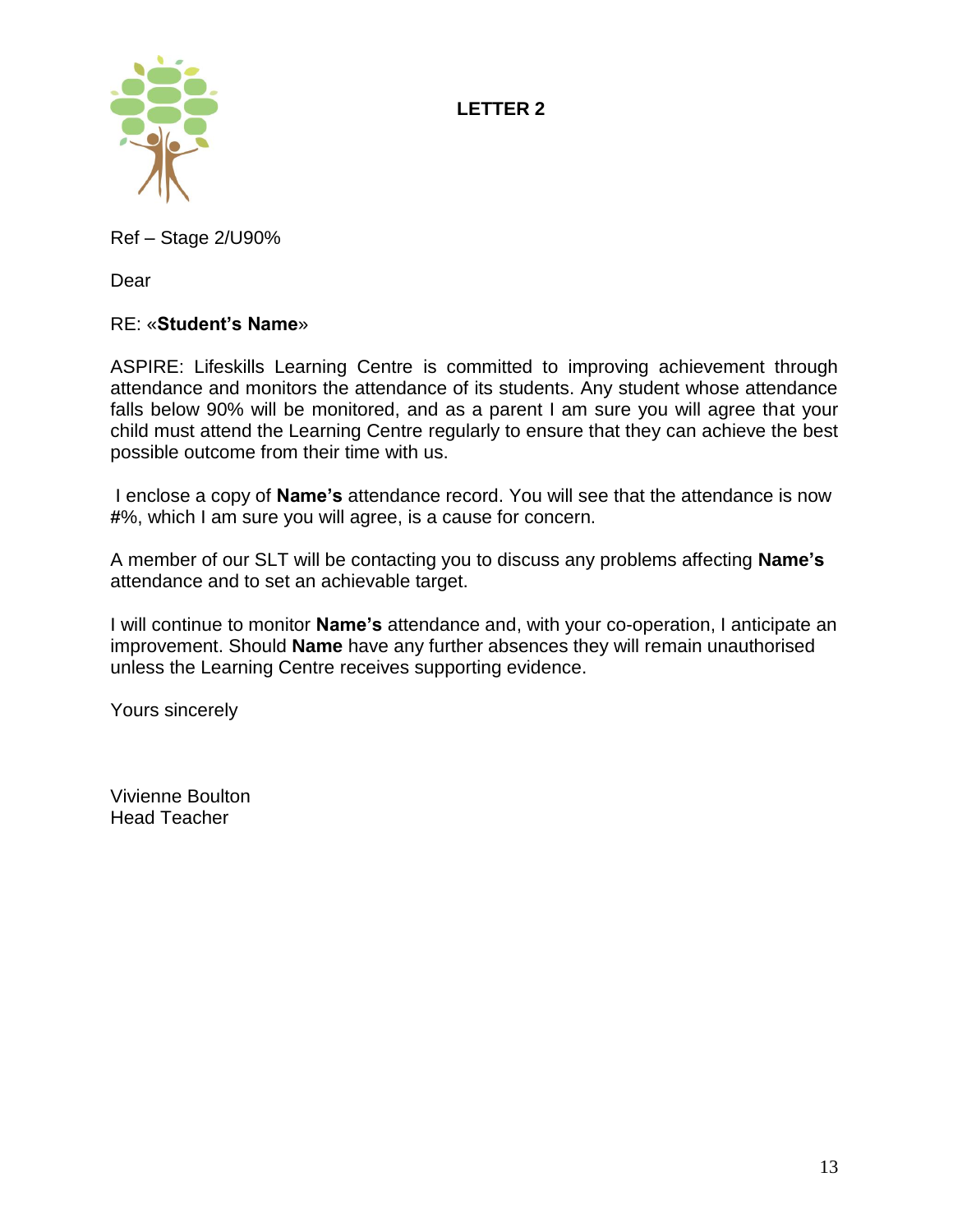**LETTER 3**



Ref - Stage 3/U90%

Dear

# RE: «**Student's Name**»

I wrote to you on (**DATE)** expressing my concerns about **Name's** level of attendance.

Due to the lack of significant improvement in **Name's** attendance, I would like to invite you to a meeting at ASPIRE: Lifeskills Learning Centre on (**DATE**) at (**TIME**), to discuss how working together could enable **Name's** attendance to improve which in turn would have an impact on his/her attainment.

It is important that you attend this meeting. However, if this date and time is not convenient, please contact me on the above number to rearrange.

Please be aware that future absences will not be authorised unless the Learning Centre receives supporting evidence.

Yours sincerely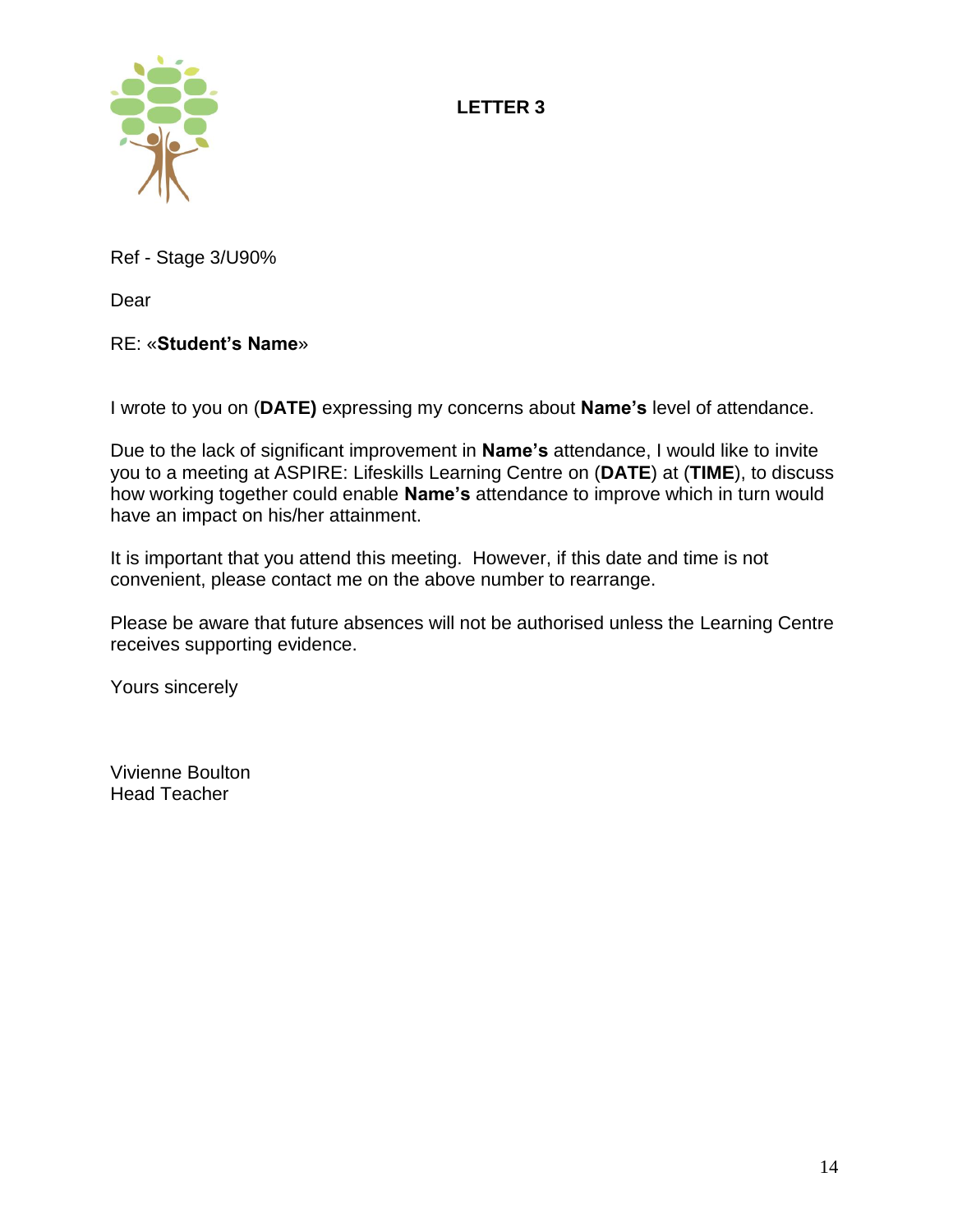# **LETTER 4**



Ref - Stage 4/U90%

Dear

# Learning Centre Attendance Enforcement Procedure

#### RE - «**Student's name**»

I am writing in regard to my letter dated (**DATE**), requesting you to attend a meeting held at ASPIRE: Lifeskills Learning Centre on (**DATE**), to discuss **Name's** poor attendance.

As you did not attend, or respond to the letter issued, an attendance target for **Name**  was set in your absence.

This target is for **Name** to achieve an overall target of **#**% by the end of this four week period (**DATE FROM and TO**) and will be reviewed on (**DATE**).

At the review, if **Name** has met the targets set, these will be reviewed and extended and you will be informed of the new target. However, if **Name** has not met the targets, this case will be referred to the Local Authority.

Please be aware that future absences will not be authorised unless the Learning Centre receives supporting evidence.

I must remind you that you have a legal responsibility, as a parent, to ensure your child attends the Learning Centre regularly. Please make every effort to ensure that **Name**  does so in the future, otherwise we will have no other choice than to refer this case to the Local Authority.

Yours sincerely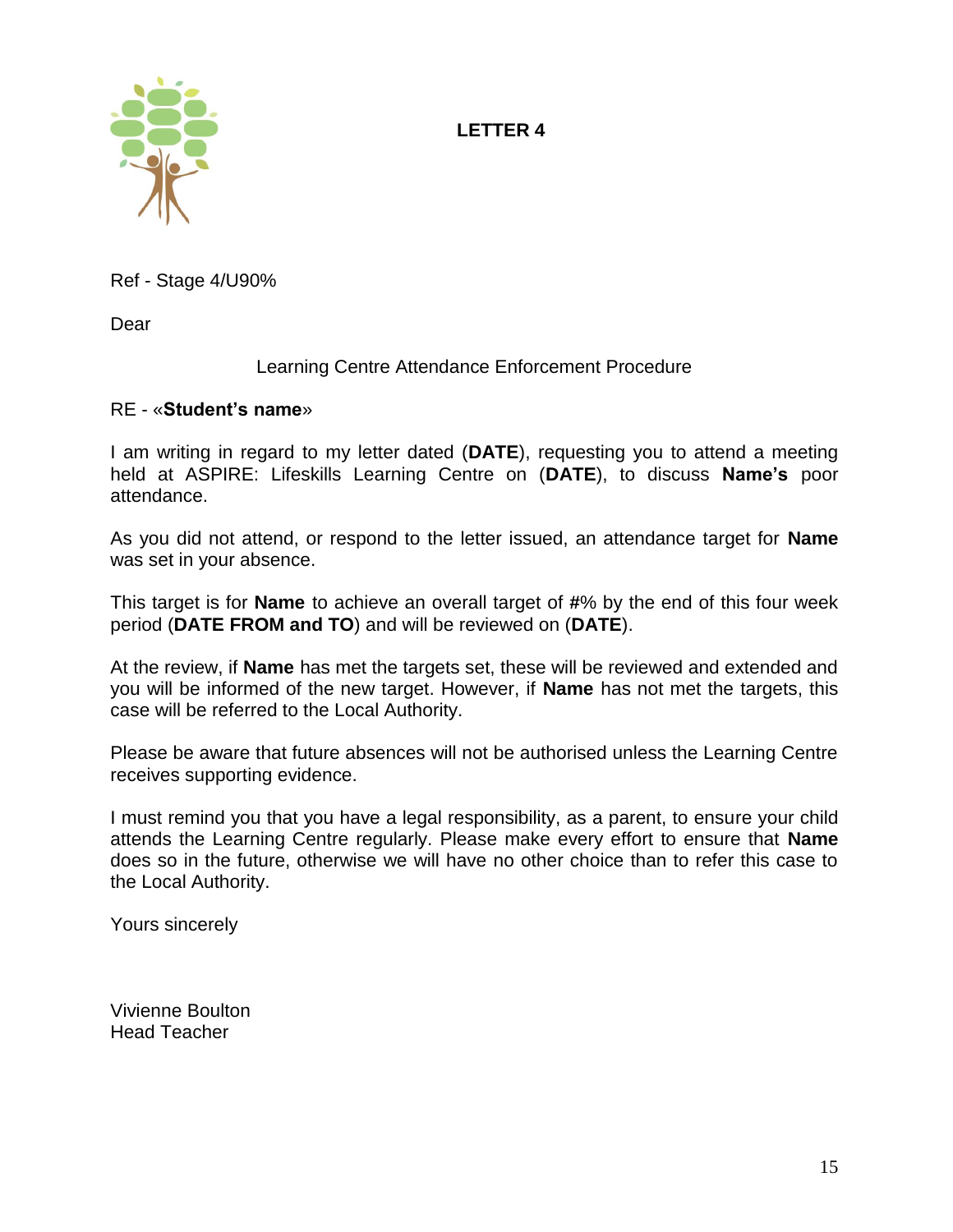#### **Absence and Attendance Codes Taken from Guidance for maintained schools, academies, independent schools and local authorities July 2019 and used at ASPIRE: Lifeskills Learning Centre**

The national codes enable schools to record and monitor attendance and absence in a consistent way which complies with the regulations. They are also used for collecting statistics through the School Census System. The data helps schools, local authorities and the Government to gain a greater understanding of the level of, and the reasons for, absence. The codes are:

# **Present at School**

Pupils must not be marked present if they were not in school during registration. If a pupil were to leave the school premises after registration they would still be counted as present for statistical purposes.

# **Registration Code / \ : Present in school / = am \ = pm**

Present in school during registration.

# **Code L: Late arrival before the register has closed**

Schools should have a policy on how long registers should be kept open; this should be for a reasonable length of time but not that registers are to be kept open for the whole session. A pupil arriving after the register has closed should be marked absent with code U, or with another absence code if that is more appropriate.

# **Present at an Approved Off-Site Educational Activity**

An approved educational activity is where a pupil is taking part in supervised educational activity such as field trips, educational visits, work experience or alternative provision. Pupils can only be recorded as receiving off-site educational activity if the activity meets the requirements prescribed in regulation 6(4) of the Education (Pupil Registration) (England) Regulations 2006. The activity must be of an educational nature approved by the school and supervised by someone authorised by the school. The activity must take place during the session for which the mark is recorded.

#### **Attendance codes for when pupils are present at approved off-site educational activity are as follows:**

# **Code B: Off-site educational activity**

This code should be used when pupils are present at an off-site educational activity that has been approved by the school. Ultimately schools are responsible for the safeguarding and welfare of pupils educated off-site. Therefore by using code B, schools are certifying that the education is supervised and measures have been taken to safeguard pupils. This code should not be used for any unsupervised educational activity or where a pupil is at home doing school work. Schools should ensure that they have in place arrangements whereby the provider of the alternative activity notifies the school of any absences by individual pupils. The school should record the pupil's absence using the relevant absence code.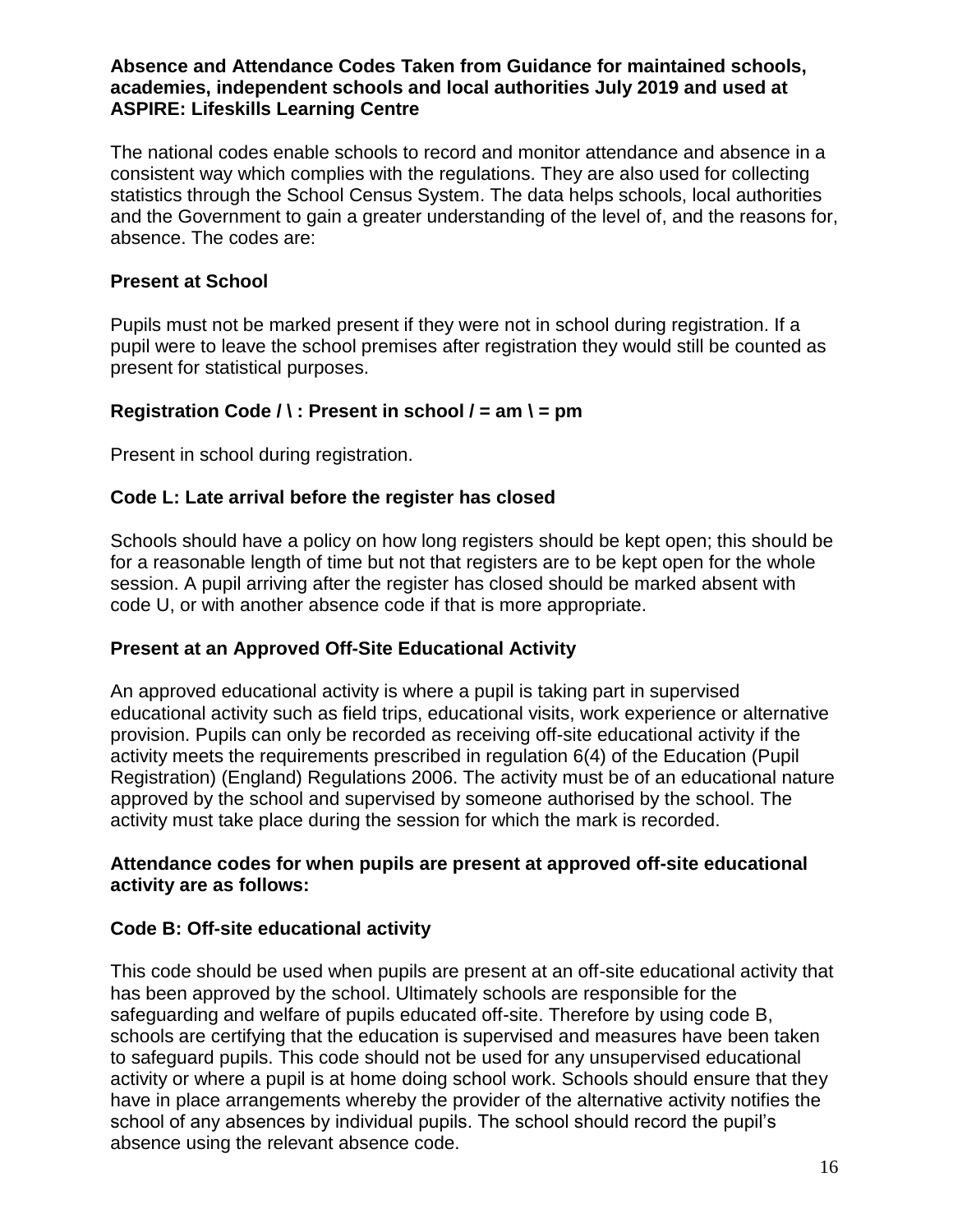# **Code D: Dual Registered - at another educational establishment**

This code is not counted as a possible attendance in the School Census. The law allows for dual registration of pupils at more than one school. This code is used to indicate that the pupil was not expected to attend the session in question because they were scheduled to attend the other school at which they are registered.

The main examples of dual registration are pupils who are attending a pupil referral unit, a hospital school or a special school on a temporary basis. It can also be used when the pupil is known to be registered at another school during the session in question.

Each school should only record the pupil's attendance and absence for those sessions that the pupil is scheduled to attend their school. Schools should ensure that they have in place arrangements whereby all unexplained and unexpected absence is followed up in a timely manner.

#### **Code J: At an interview with prospective employers, or another educational establishment**

This code should be used to record time spent in interviews with prospective employers or another educational establishment. Schools should be satisfied that the interview is linked to employment prospects, further education or transfer to another educational establishment.

# **Code P: Participating in a supervised sporting activity**

This code should be used to record the sessions when a pupil is taking part in a sporting activity that has been approved by the school and supervised by someone authorised by the school.

# **Code V: Educational visit or trip**

This code should be used for attendance at an organised trip or visit, including residential trips organised by the school, or attendance at a supervised trip of a strictly educational nature arranged by an organisation approved by the school.

# **Code W: Work experience**

Work experience is for pupils in the final two years of compulsory education. Schools should ensure that they have in place arrangements whereby the work experience placement provider notifies the school of any absences by individual pupils. Any absence should be recorded using the relevant code.

# **Authorised Absence from School**

Authorised absence' means that the school has either given approval in advance for a pupil of compulsory school age to be away, or has accepted an explanation offered afterwards as justification for absence.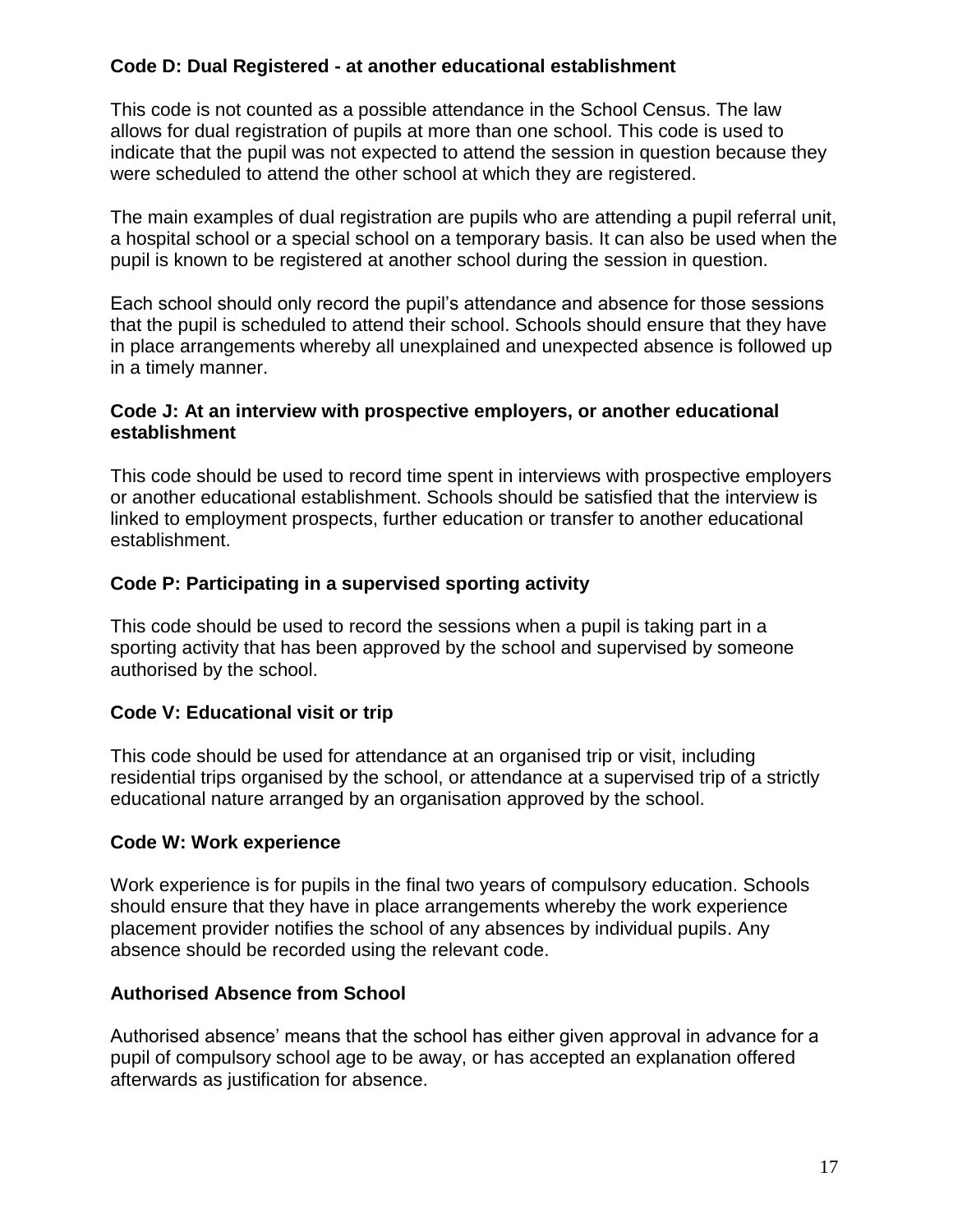# **Absence codes when pupils are not present in school are as follows:**

# **Code C: Leave of absence authorised by the school**

Only exceptional circumstances warrant an authorised leave of absence. Schools should consider each application individually taking into account the specific facts and circumstances and relevant background context behind the request.

# **Code E: Excluded but no alternative provision made**

If no alternative provision is made for a pupil to continue their education whilst they are excluded but still on the admission register, they should be marked absent in the attendance register using Code E. Alternative provision must be arranged for each excluded pupil from the sixth consecutive day of any fixed period or permanent exclusion. Where alternative provision is made they should be marked using the appropriate attendance code.

# **Code H: Holiday authorised by the school**

Head teachers should not grant leave of absence unless there are exceptional circumstances. The application must be made in advance and the head teacher must be satisfied that there are exceptional circumstances based on the individual facts and circumstances of the case which warrant the leave. Where a leave of absence is granted, the head teacher will determine the number of days a pupil can be away from school. A leave of absence is granted entirely at the head teacher's discretion.

# **Code I: Illness (not medical or dental appointments)**

Schools should advise parents to notify them on the first day the child is unable to attend due to illness. Schools should authorise absences due to illness unless they have genuine cause for concern about the veracity of an illness. If the authenticity of illness is in doubt, schools can request parents to provide medical evidence to support illness. Schools can record the absence as unauthorised if not satisfied of the authenticity of the illness but should advise parents of their intention. Schools are advised not to request medical evidence unnecessarily. Medical evidence can take the form of prescriptions, appointment cards, etc. rather than doctors' notes.

# **Code M: Medical or dental appointments**

Missing registration for a medical or dental appointment is counted as an authorised absence. Schools should, however, encourage parents to make appointments out of school hours. Where this is not possible, the pupil should only be out of school for the minimum amount of time necessary for the appointment.

# **Code R: Religious observance**

Schools must treat absence as authorised when it is due to religious observance. The day must be exclusively set apart for religious observance by the religious body to which the parents belong. Where necessary, schools should seek advice from the parents' religious body about whether it has set the day apart for religious observance.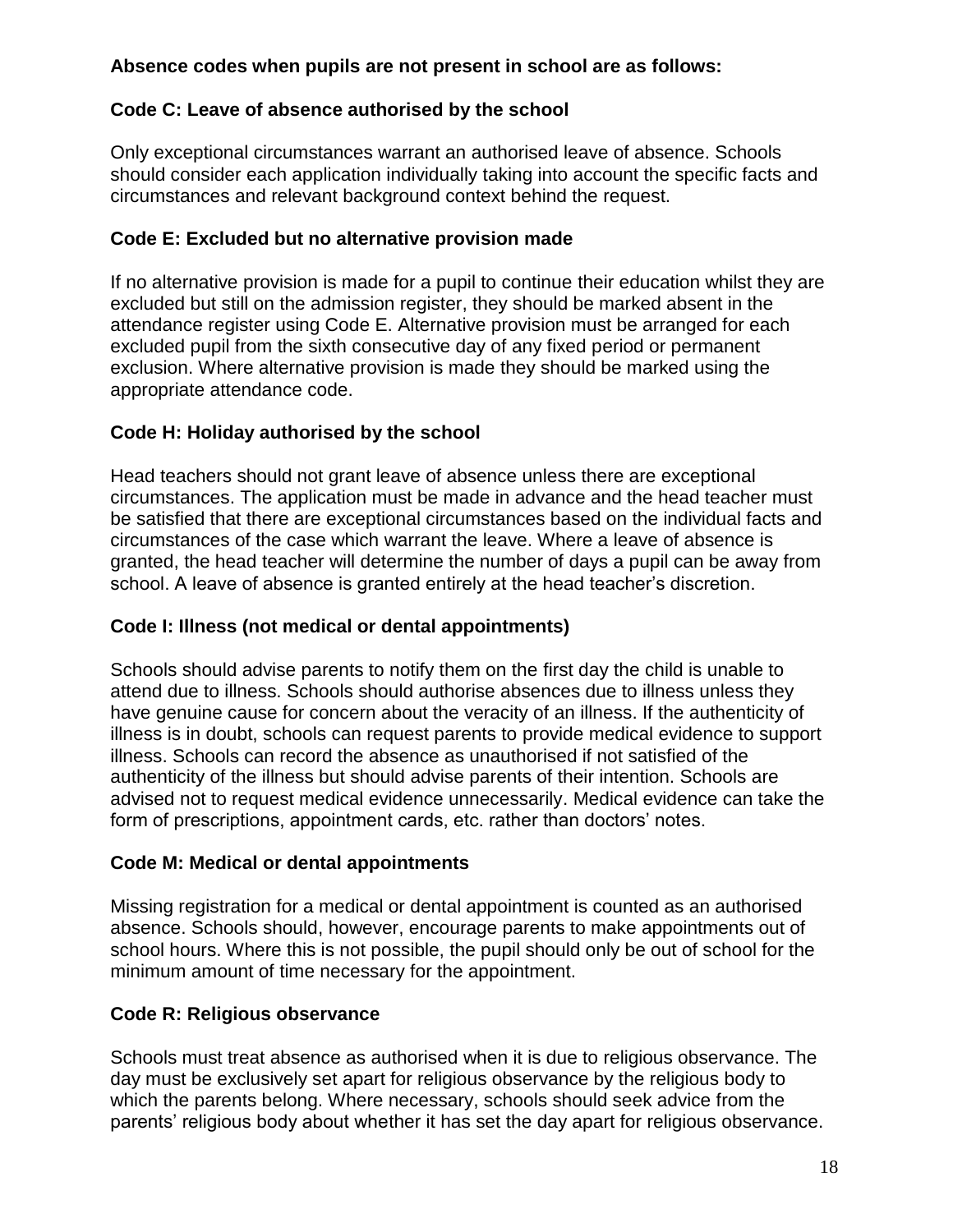## **Code S: Study leave**

Schools must record study leave as authorised absence. Study leave should be used sparingly and only granted to Year 11 pupils during public examinations. Provision should still be made available for those pupils who want to continue to come into school to revise.

# **Code T: Gypsy, Roma and Traveller absence**

A number of different groups are covered by the generic term Traveller – Roma, English and Welsh Gypsies, Irish and Scottish Travellers, Showmen (fairground people) and Circus people, Bargees (occupational boat dwellers) and New Travellers.

This code should be used when Traveller families are known to be travelling for occupational purposes and have agreed this with the school but it is not known whether the pupil is attending educational provision. It should not be used for any other types of absence by these groups.

To help ensure continuity of education for Traveller children it is expected that the child should attend school elsewhere when their family is travelling and be dual registered at that school and the main school. Children from these groups whose families do not travel are expected to register at a school and attend as normal. They are subject to the same rules as other children in terms of the requirement to attend school regularly once registered at a school.

## **Unauthorised Absence from School**

Unauthorised absence is where a school is not satisfied with the reasons given for the absence. Absence codes are as follows:

#### **Code G: Holiday not authorised by the school or in excess of the period determined by the head teacher.**

If a school does not authorise a leave of absence for the purpose of a holiday but the parents still take the child out of school, or the child is kept away for longer than was agreed, the absence is unauthorised. The regulations do not allow schools to give retrospective approval. If the parents did not apply for leave of absence in advance, the absence must be recorded as unauthorised.

# **Code N: Reason for absence not yet provided**

Schools should follow up all unexplained and unexpected absences in a timely manner. Every effort should be made to establish the reason for a pupil's absence. When the reason for the pupil's absence has been established the register should be amended. This code should not be left on a pupil's attendance record indefinitely; if no reason for absence is provided after a reasonable amount of time it should be replaced with code O (absent from school without authorisation).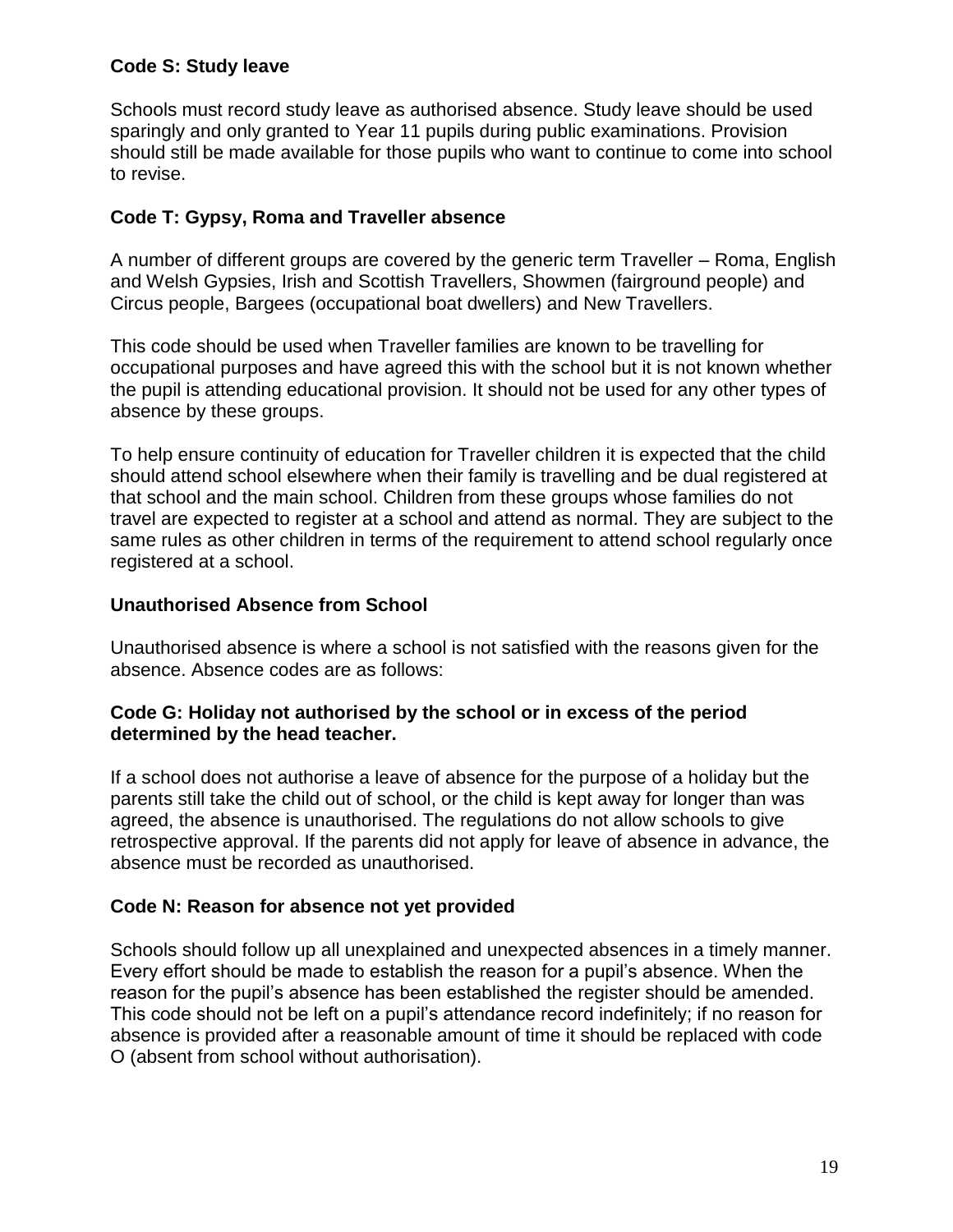## **Code O: Absent from school without authorisation**

If the school is not satisfied with the reason given for absence they should record it as unauthorised.

## **Code U: Arrived in school after registration closed**

Schools should actively discourage late arrival, be alert to patterns of late arrival and seek an explanation from the parent.

## **Administrative Codes**

The following codes are not counted as a possible attendance in the School Census:

## **Code X: Not required to be in school**

This code is used to record sessions that non-compulsory school age children are not expected to attend.

## **Code Y: Unable to attend due to exceptional circumstances**

This code can be used where a pupil is unable to attend because:

- The school site, or part of it, is closed due to an unavoidable cause; or
- The transport provided by the school or a local authority is not available and where

the pupil's home is not within walking distance; or

• A local or national emergency has resulted in widespread disruption to travel

which has prevented the pupil from attending school. This code can also be used where a pupil is unable to attend because:

• The pupil is in custody; detained for a period of less than four months. If the school has evidence from the place of custody that the pupil is attending educational activities then they can record those sessions as code B (present at approved educational activity).

This code is collected in the School Census for statistical purposes.

#### **Code Z: Pupil not on admission register**

This code is available to enable schools to set up registers in advance of pupils joining the school to ease administration burdens. Schools must put pupils on the admission register from the first day that the school has agreed, or been notified, that the pupil will attend the school*.*